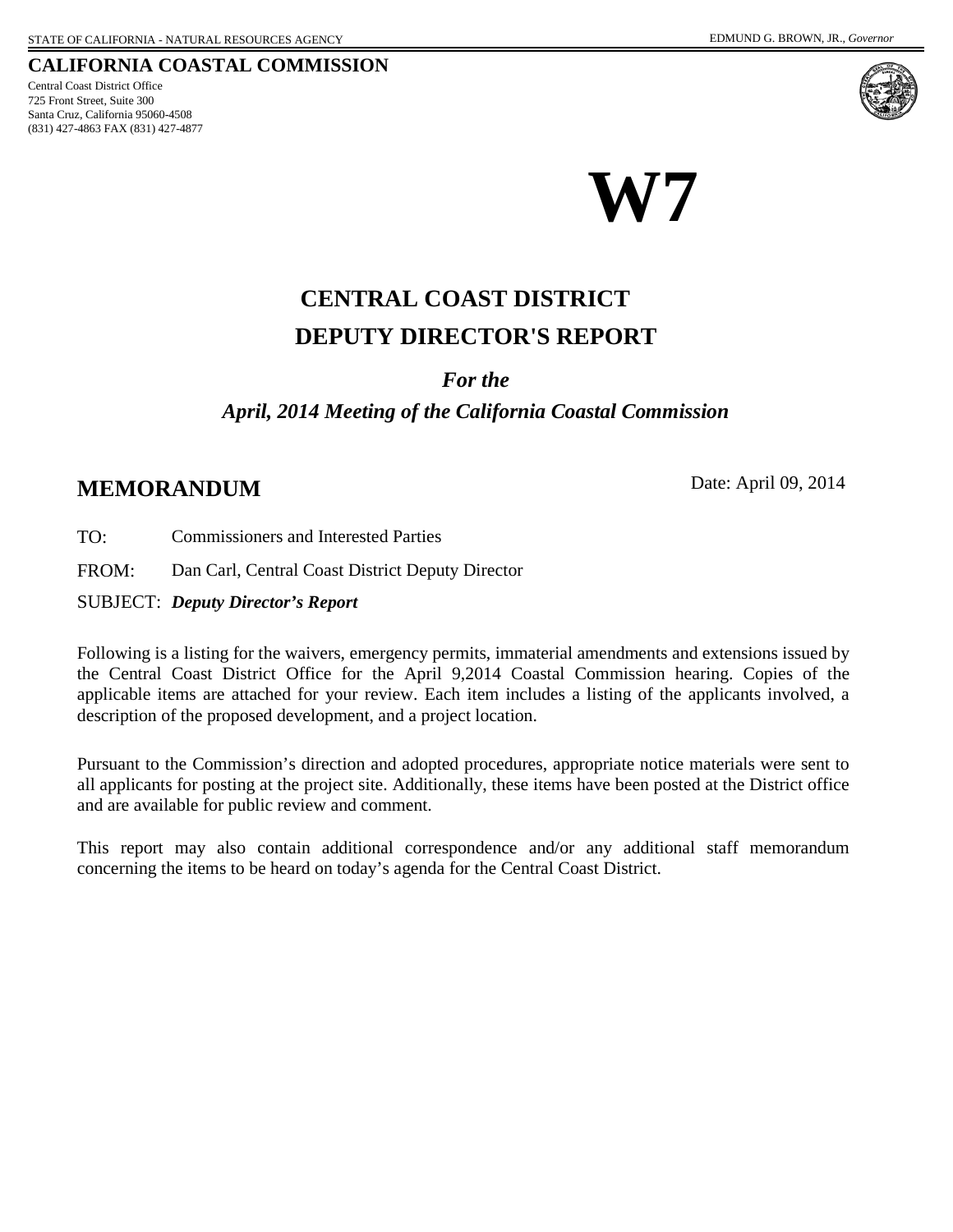# *DETAIL OF ATTACHED MATERIALS*

# *REPORT OF DE MINIMIS WAIVERS*

The Executive Director has determined that the following developments do not require a coastal development permit pursuant to Section 30624.7 of the California Coastal Act of 1976.

| <b>Applicant</b>                                                         | <b>Project Description</b>                                                                                                                                                                                                                                                                                                                                                                                                                                                                                                                                                                                                                                                                                                                                                                                                    | <b>Project Location</b>                               |
|--------------------------------------------------------------------------|-------------------------------------------------------------------------------------------------------------------------------------------------------------------------------------------------------------------------------------------------------------------------------------------------------------------------------------------------------------------------------------------------------------------------------------------------------------------------------------------------------------------------------------------------------------------------------------------------------------------------------------------------------------------------------------------------------------------------------------------------------------------------------------------------------------------------------|-------------------------------------------------------|
| $3-14-0221-W$<br>San Luis Obispo County<br>Department of Public<br>Works | Construct a new storm drain to alleviate<br>flooding problems on Highway 1 at 13th<br>Street in Oceano. The project will move<br>stormwater from Highway 1 through an<br>underground drainage system to a<br>sedimentation basin, which will assist in the<br>removal of debris and sediment before<br>discharged into the adjacent willow riparian<br>area and Arroyo Grande Creek. The majority<br>of the project components are located in the<br>County's jurisdiction and the County<br>approved those project components on June<br>4, 2013. A small portion of the proposed<br>project (approximately 0.78 acres) is located<br>in the Commission's original permitting<br>jurisdiction and includes a portion of the<br>sedimentation basin and willow riparian area<br>directly adjacent to the sedimentation basin. | Highway 1 @ 13 St., Oceano, San<br>Luis Obispo County |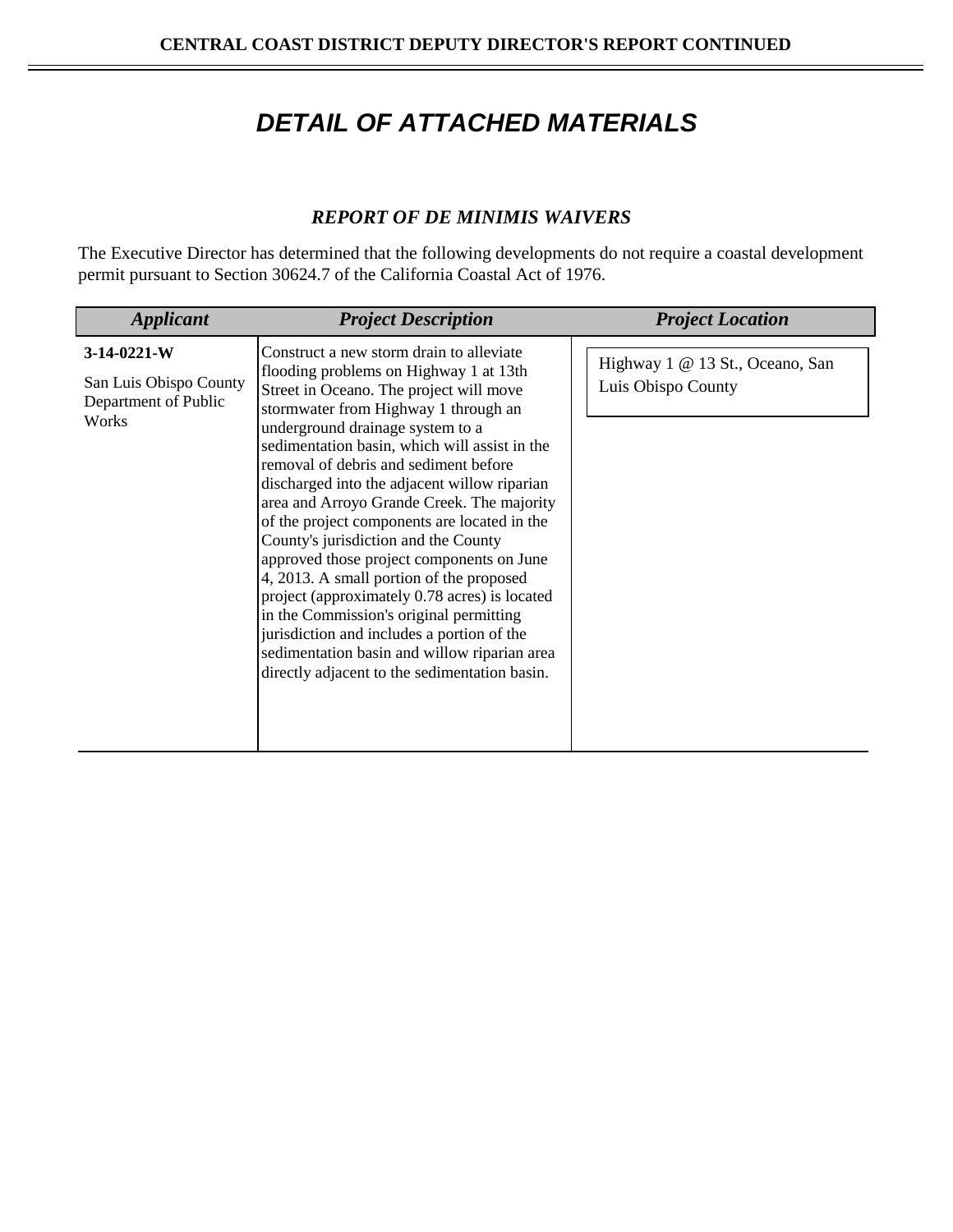## *REPORT OF EMERGENCY PERMITS*

The Executive Director has determined that the following developments do not require a coastal development permit pursuant to Section 13142 of the California Code of Regulations because the development is necessary to protect life and public property, or to maintain public services.

| <b>Applicant</b>                                                  | <b>Project Description</b>                                                                                                                                                                                                                                                                                                                                                                                                                                                                                                                                                                                                               | <b>Project Location</b>                                                                                                                                                                                                                                                        |
|-------------------------------------------------------------------|------------------------------------------------------------------------------------------------------------------------------------------------------------------------------------------------------------------------------------------------------------------------------------------------------------------------------------------------------------------------------------------------------------------------------------------------------------------------------------------------------------------------------------------------------------------------------------------------------------------------------------------|--------------------------------------------------------------------------------------------------------------------------------------------------------------------------------------------------------------------------------------------------------------------------------|
| G-3-14-0011<br><b>Caltrans</b>                                    | Authorizes the installation of roughly 160<br>linear feet of rockfall netting along the State<br>Highway One right-of-way at post mile 28<br>and 28.6 just north of Big Creek Bridge in<br>Big Sur. The emergency rockfall netting<br>consists of the installation of roughly 8 steel<br>I-beams (20 feet on center) driven into the<br>hillside with steel mesh netting strung<br>between them to catch falling rock. The steel<br>beams and mesh netting will be colored to<br>match the existing netting and blend into the<br>hillside as best as possible (all as more<br>specifically described in the Commission's<br>ECDP file). | Big Sur, Monterey County                                                                                                                                                                                                                                                       |
| G-3-14-0007<br>California Dept. of<br><b>Parks and Recreation</b> | Oceano Dunes SVRA Emergency Dust<br>Control Project -- ECDP authorizes<br>temporary emergency monitoring and dust<br>control measures within the Oceano Dunes<br>State Vehicle Recreation Area (ODSVRA).<br>The dust control measures include wind<br>fencing and straw bales, which are intended<br>to reduce sand transport and dust emissions.<br>The monitoring equipment will assess<br>environmental conditions and determine the<br>effectiveness of the deployed wind fencing<br>and straw bales (all more specifically<br>described in the Commission's ECDP file).                                                             | Oceano Dunes SVRA (primarily in the<br>open riding and camping area and the<br>Phillips 66 buffer area). Cross streets<br>include park entrances on Grand Avenue in<br>Grover Beach, Pier Avenue in Oceano, and<br>Oso Flaco Road in unincorporated San Luis<br>Obispo County. |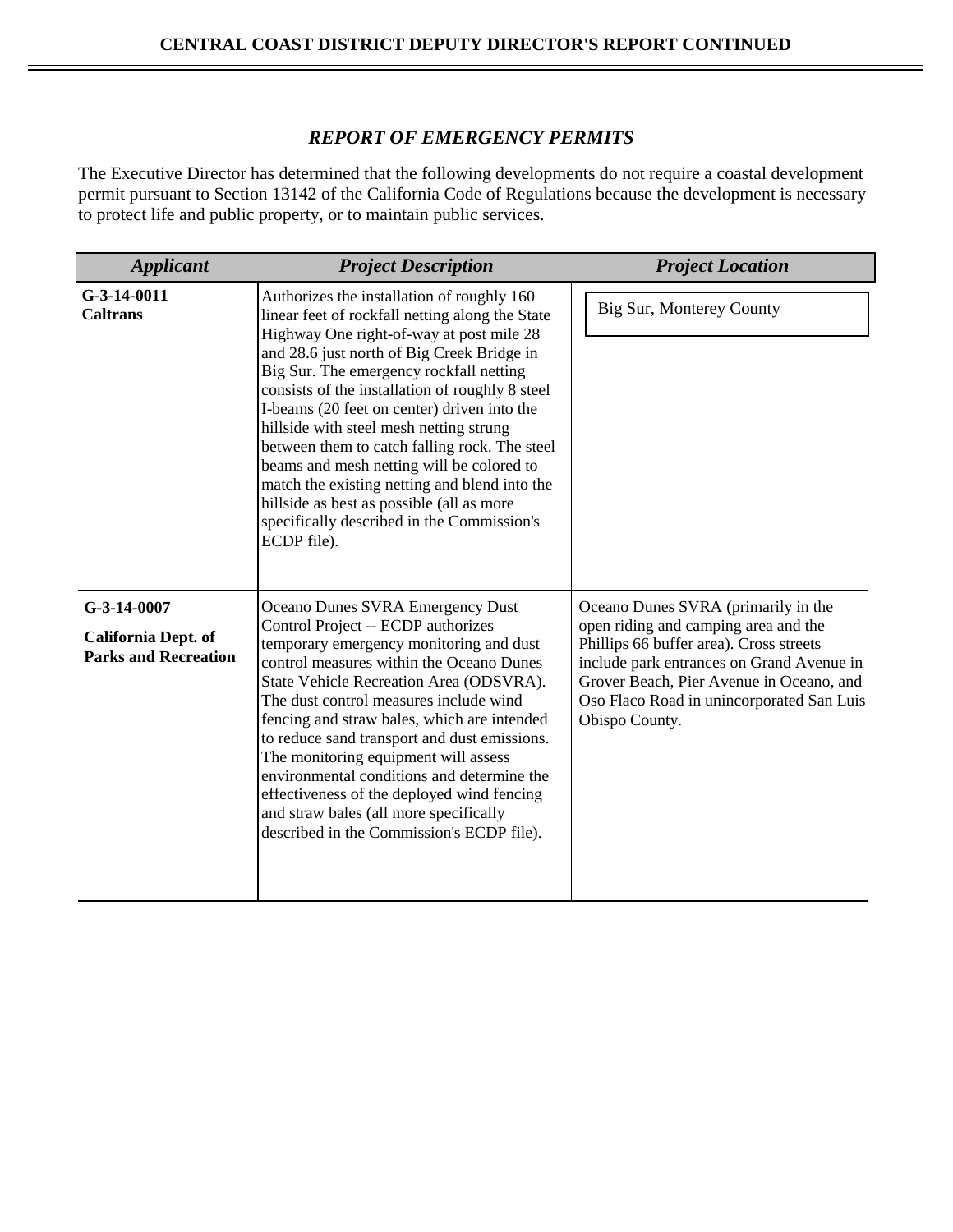**CALIFORNIA COASTAL COMMISSION CENTRAL COAST DISTRICT OFFICE** 725 FRONT STREET, SUITE 300 SANTA CRUZ, CA 95060 PHONE: (831) 427-4863 FAX: (831) 427-4877 WEB: WWW.COASTAL.CA.GOV



# **NOTICE OF PROPOSED PERMIT WAIVER**

Date: March 27, 2014

To: **All Interested Parties** 

Madeline Cavalieri, Central Coast District Manager \ \ From: Justin Buhr, Coastal Planner

Subject: Coastal Development Permit (CDP) Waiver 3-14-0221-W Applicant: San Luis Obispo County Department of Public Works

#### **Proposed Development**

San Luis Obispo County Public Works Department is proposing to construct a new storm drain to alleviate flooding problems on Highway 1 at  $13<sup>th</sup>$  Street in Oceano, within the unincorporated San Luis Obispo County. The project will move stormwater from Highway 1 through an underground drainage system to a sedimentation basin, which will assist in the removal of debris and sediment before discharge into the adjacent willow riparian area and Arroyo Grande Creek. The majority of the project components are located in the County's jurisdiction and the County approved those project components on June 4, 2013. A small portion of the proposed project (approximately 0.78 acres) is located in the Commission's original permitting jurisdiction and includes a portion of the sedimentation basin and willow riparian area directly adjacent to the sedimentation basin.

### **Executive Director's Waiver Determination**

Pursuant to Title 14, Section 13238 of the California Code of Regulations, and based on project plans and information submitted by the applicant regarding the proposed development, the Executive Director of the California Coastal Commission hereby waives the requirement for a CDP for the following reasons:

The willow riparian area directly adjacent to the proposed sedimentation basin currently functions as a bio-filter for storm flows before they are released into Arroyo Grande Creek. As proposed, the new sedimentation basin will continue to convey drainage into the willow riparian area before release into Arroyo Grande Creek, but the new sedimentation basin will collect debris and sediment before it is discharged into the willow riparian area. Once the project is constructed, the stormwater that ultimately makes its way into Arroyo Grande Creek will therefore contain less trash, less sediment, and fewer contaminants than it would if the project is not constructed. The sedimentation basin will not be placed within ESHA and the proposed project includes appropriate mitigation measures, including requirements for preconstruction biological surveys, biological monitoring during construction, and construction timing to avoid the rainy season when the presence of sensitive species is most likely. Finally, the proposed project is located nearly one mile from the shoreline. For all of the above reasons, the proposed project will not have any significant adverse impacts on coastal resources, including public access to the shoreline.

#### **Coastal Commission Review Procedure**

This waiver is not valid until the waiver has been reported to the Coastal Commission. This waiver is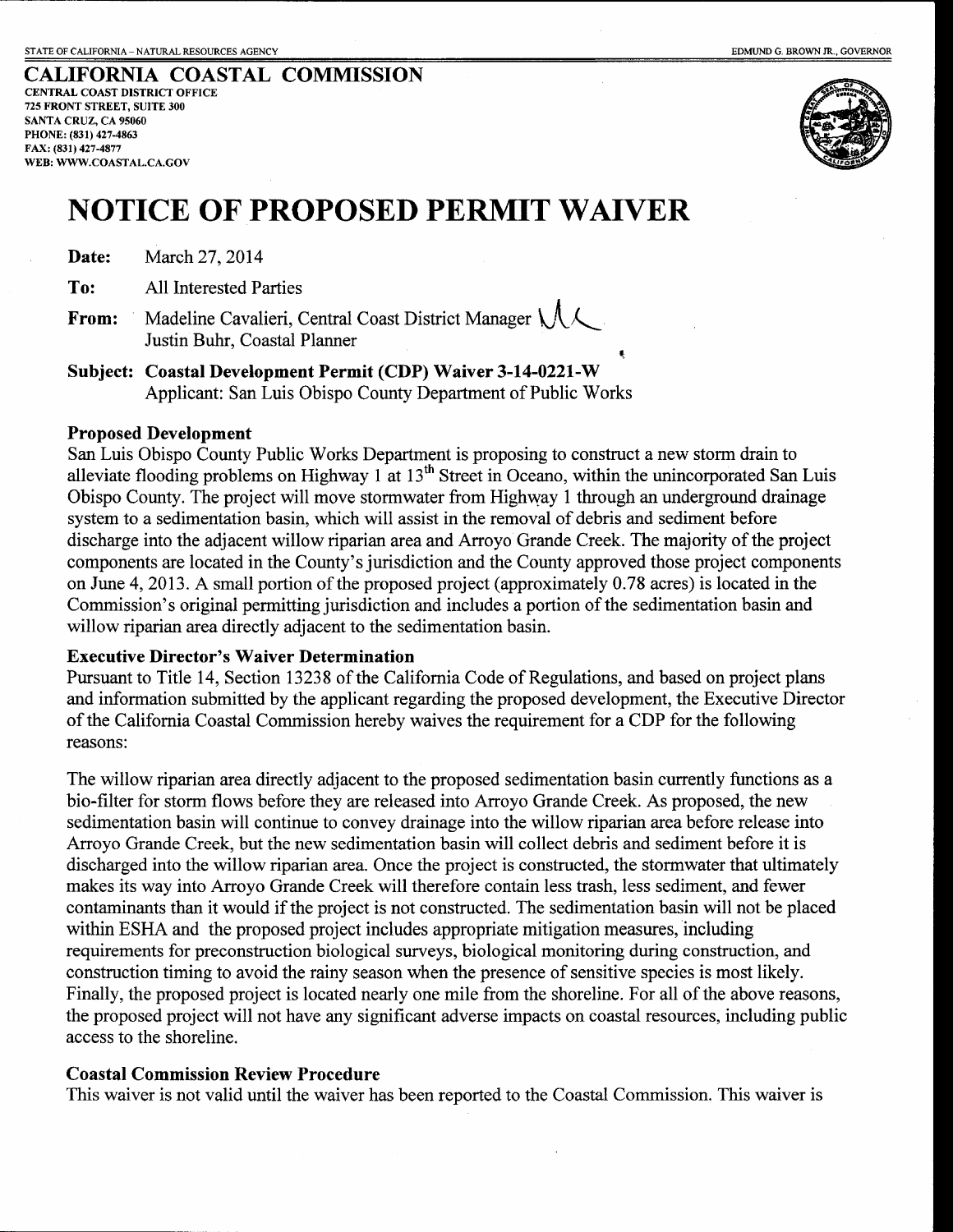# NOTICE OF PROPOSED PERMIT WAIVER CDP Waiver 3-14-0221-W (Oceano Drainage Improvement)

Page 2

proposed to be reported to the Commission on Wednesday, April 9, 2014, in Santa Barbara. If four Commissioners object to this waiver at that time, then the application shall be processed as a regular CDP application.

If you have any questions about the proposal or wish to register an objection, please contact Justin Buhr in the Central Coast District office.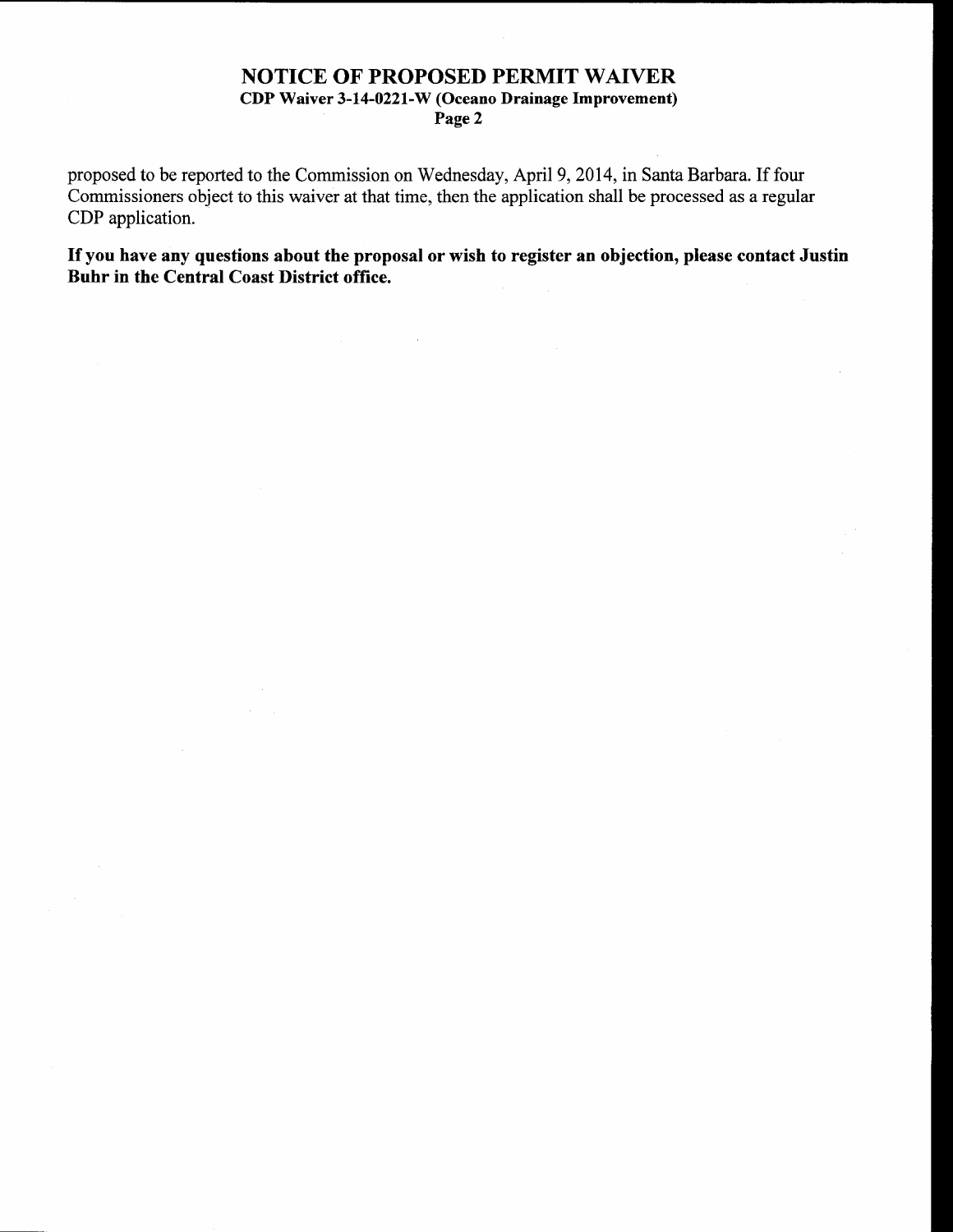

**California Coastal Commission** 

# **EMERGENCY COASTAL DEVELOPMENT PERMIT** ECDP G-3-14-0011 (Caltrans PM 1-MON-28/28.6 Cow Cliffs Rockfall Net)

**Issue Date: April 1, 2014** Page 1 of 3

This emergency coastal development permit (ECDP) authorizes the installation of roughly 160 linear feet of rockfall netting along the State Highway Route One right-of-way at post mile 28 and 28.6 just north of Big Creek Bridge in Big Sur, Monterey County. The emergency rockfall netting consists of the installation of roughly 8 steel I-beams (20 feet on center) driven into the hillside with steel mesh netting strung between them to catch falling rock. The steel beams and mesh netting will be colored to match the existing netting and to blend into the hillside as best as possible (all as more specifically described in the Commission's ECDP file).

The proposed emergency development is located in an extremely active rockfall and slide area immediately above and adjacent to Highway 1. Gravity and erosion from recent rains are causing rock and sediment to fall onto the roadway and to strike vehicles stopped at the traffic signal, which was installed under emergency permit G-3-13-0227 to address erosion of the cliff face beneath the seaward side of the Highway 1 right-of-way. The rock and debris flow is also creating a safety hazard for Caltrans roadway repair crews.

Based on the materials presented by the Permittee (Caltrans), this emergency response is an interim measure while the Department pursues a restoration project that will ensure public safety, prevent long term closure, and maintain essential public services for residents and visitors to the area. Therefore, the Executive Director of the California Coastal Commission hereby finds that:

(a) An emergency exists that requires action more quickly than permitted by the procedures for administrative or ordinary coastal development permits (CDPs), and that the development will be completed consistent with the terms of this ECDP; and

(b) Public comment on the proposed emergency development has been reviewed if time allows.

The emergency development is hereby approved, subject to the conditions listed on the attached pages.

District Manager for Charles Lester, Executive Director

Enclosures: (1) Emergency Coastal Development Permit Acceptance Form; (2) Regular Permit Application Form

cc: Laura Lawrence, Monterey County RMA - Planning Department Mark Readdie, University of California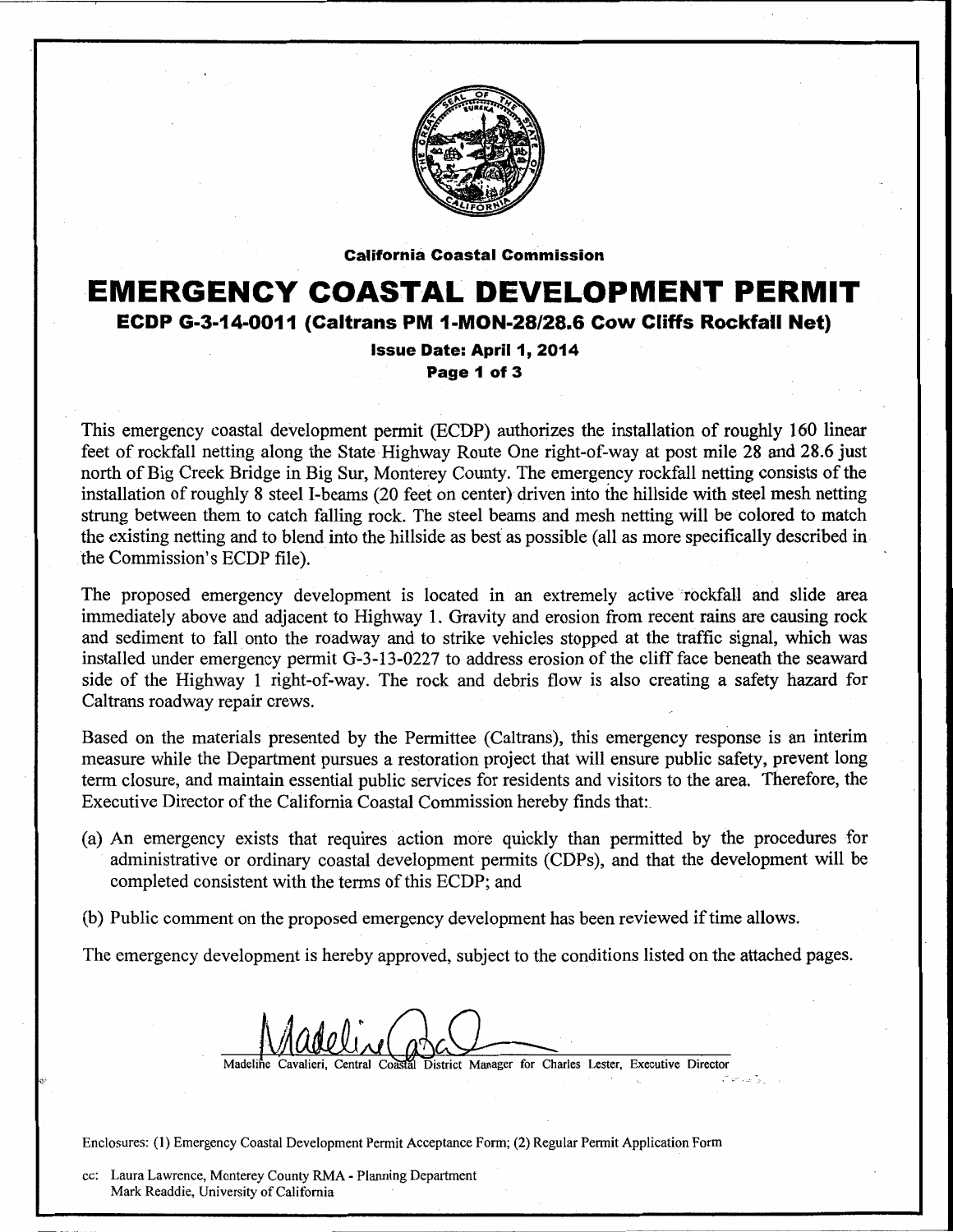# ECDP G-3-14-0011 (Caltrans PM 1-MON-28/28.6 Cow Cliffs Rockfall Net) **Issue Date: April 1, 2014** Page 2 of 3

#### **Conditions of Approval**

- 1. The enclosed ECDP acceptance form must be signed by the applicant and returned to the California Coastal Commission's Central Coast District Office within 15 days of the date of this permit (i.e., by April 16, 2014). This ECDP is not valid unless and until the acceptance form has been received in the Central Coast District Office.
- 2. Only that emergency development specifically described in this ECDP is authorized. Any additional and/or different emergency and/or other development requires separate authorization from the Executive Director and/or the Coastal Commission.
- 3. The emergency development authorized by this ECDP must be completed (installed) within 30 days of the date of this permit (i.e., by May 1, 2014) unless extended for good cause by the Executive Director.
- 4. The emergency development authorized by this ECDP is only temporary, and shall be removed if it is not authorized by a regular CDP. Within 180 days of the date of this permit (i.e., by September 28, 2014), the Permittee shall submit a complete application for a regular CDP to retain the emergency development. The application shall include photos showing the project site before the emergency (if available), during emergency project construction activities, and after the work authorized by this ECDP is complete. Otherwise, the emergency development shall be removed in its entirety within 270 days of the date of this permit (i.e., by December 27, 2014) and all areas affected by it restored to their original pre-emergency development condition unless before that time the California Coastal Commission has issued a regular CDP for the development authorized by this ECDP. The deadlines in this condition may be extended for good cause by the Executive Director.
- 5. In exercising this ECDP, the Permittee agrees to hold the California Coastal Commission harmless from any liabilities for damage to public or private properties or personal injury that may result from the project.
- 6. This ECDP does not obviate the need to obtain necessary authorizations and/or permits from the property owner or other agencies (e.g., University of California, Monterey Bay National Marine Sanctuary, California State Lands Commission, etc.). The Permittee shall submit to the Executive Director copies of all such authorizations and/or permits upon their issuance.
- 7. All emergency development shall be limited in scale and scope to that specifically identified in the email transmissions from Caltrans to Coastal Commission staff on March 27, 2014 (dated received in the Coastal Commission's Central Coast District Office on same day).
- 8. Copies of this ECDP shall be maintained in a conspicuous location at the construction job site at all times, and such copies shall be available for public review on request. All persons involved with the construction shall be briefed on the content and meaning of this ECDP, and the public review requirements applicable to it, prior to commencement of construction.
- 9. Failure to comply with the conditions of this approval may result in enforcement action under the provisions of Chapter 9 of the Coastal Act.

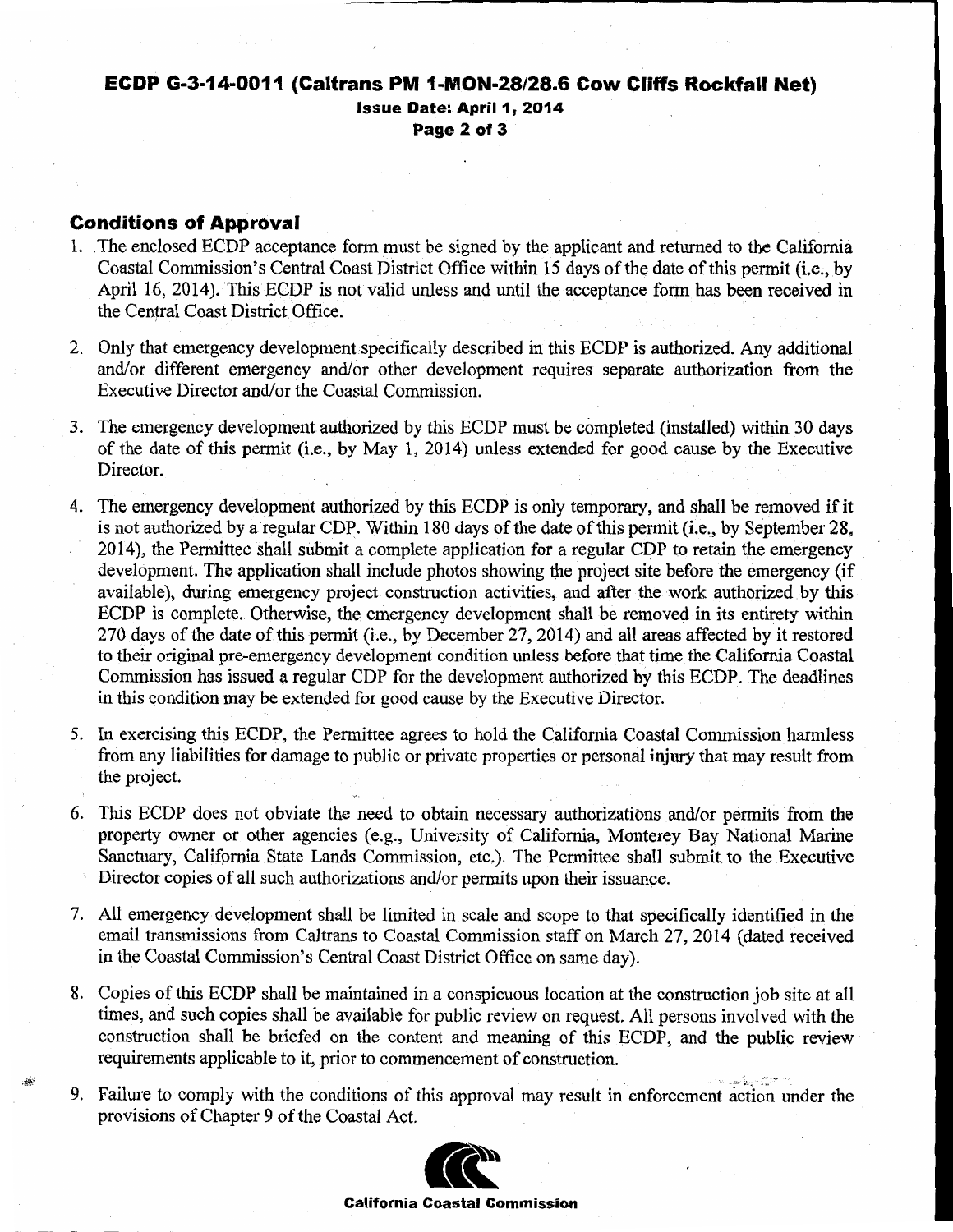# ECDP G-3-14-0011 (Caltrans PM 1-MON-28/28.6 Cow Cliffs Rockfall Net) **Issue Date: April 1, 2014** Page 3 of 3

10. The issuance of this ECDP does not constitute admission as to the legality of any development undertaken on the subject site without a CDP and shall be without prejudice to the California Coastal Commission's ability to pursue any remedy under Chapter 9 of the Coastal Act.

As noted in Condition 4 above, the emergency development carried out under this ECDP is at the Permittee's risk and is considered to be temporary work done in an emergency situation to abate an emergency. If Caltrans wishes to retain the emergency development, a regular CDP must be obtained. A regular CDP is subject to all of the provisions of the California Coastal Act and may be conditioned or denied accordingly.

If you have any questions about the provisions of this ECDP, please contact the Commission's Central Coast District Office at 725 Front Street, Suite 300, Santa Cruz, CA 95060, (831) 427-4863.

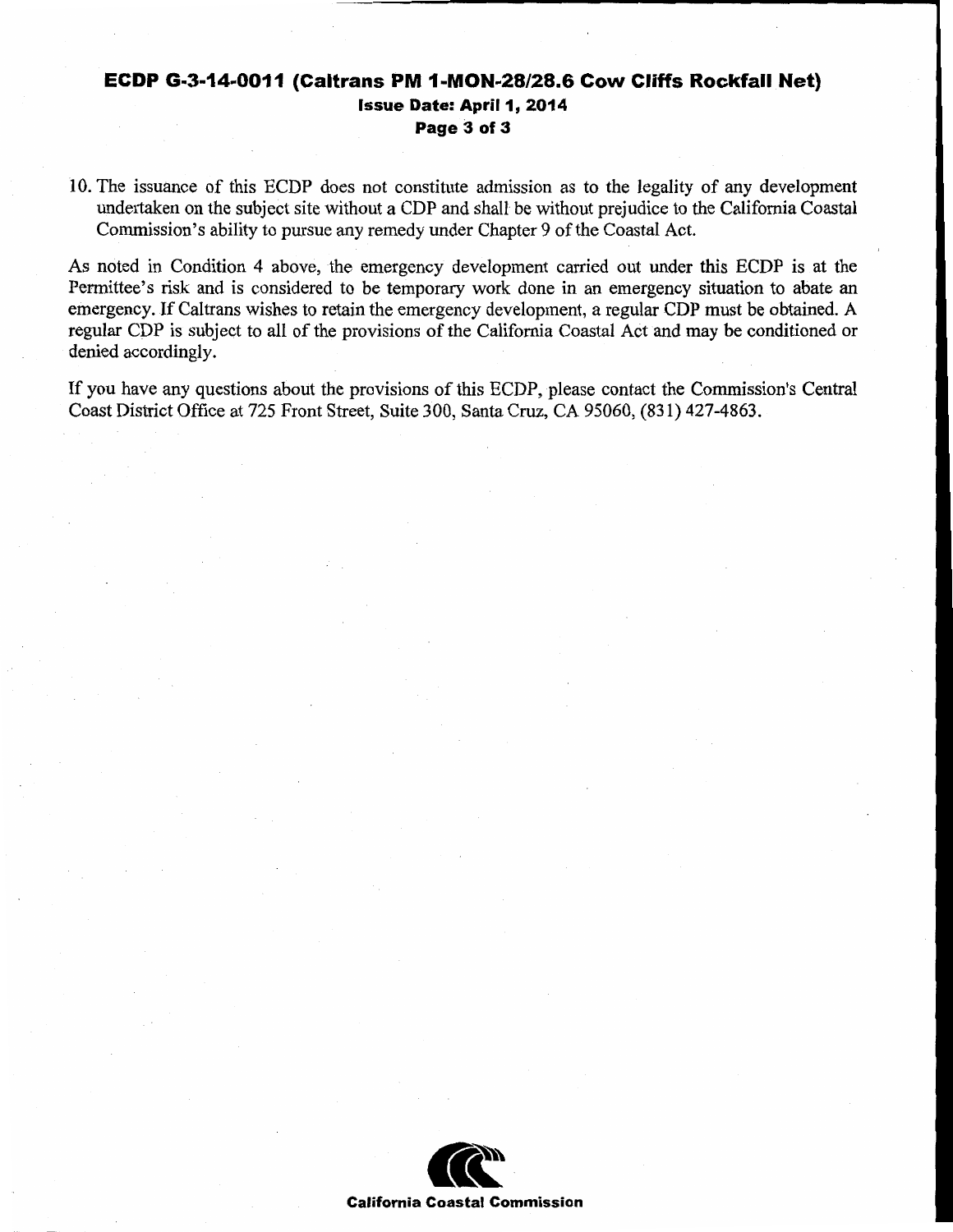

#### **California Coastal Commission**

# **EMERGENCY COASTAL DEVELOPMENT PERMIT**

Emergency CDP G-3-14-0007 (ODSVRA Dust Control Program)

#### Issue Date: March 11, 2014 Page 1 of 6

This emergency coastal development permit (ECDP) authorizes temporary emergency monitoring and dust control measures within the Oceano Dunes State Vehicle Recreation Area (ODSVRA). The dust control measures include wind fencing and straw bales, which are intended to reduce sand transport and dust emissions. The monitoring equipment will assess environmental conditions and determine the effectiveness of the deployed wind fencing and straw bales (all as more specifically described in the Commission's ECDP file).

Based on the materials presented by the Permittee (California Department of Parks and Recreation (CDPR), Off-Highway Motor Vehicles Recreation Division (OHMVRD)), the temporary emergency dust control and monitoring is needed to obtain critical information during the 2014 windy season to inform development and implementation of a Particulate Matter Reduction Plan (PMRP) designed to help address public health effects from degraded air quality in the area. The PMRP is being developed in order to address dust associated with the ODSVRA, including, to reduce the number of days that exceed the U.S. EPA's 24-hour average PM<sub>10</sub> National Ambient Air Quality Standard (NAAQS) at the San Luis Obispo County (SLO) Air Pollution Control District's (APCD) CDF ambient air monitoring station. As a serious public health issue, this has been identified as a priority action for Spring 2014 by CDPR, APCD and the California Air Resources Control Board (CARB). The PMRP will also assist CDPR to come into compliance with SLO County APCD's Rule 1001 (Coastal Dunes Dust Control Requirements) that in part requires CDPR to develop and implement a dust control and monitoring program that will inform the PMRP. Without this critical data, CDPR will not be able to timely develop and implement appropriate PMRP measures to improve air quality to meet the NAAQS, as well as deadlines as set by Rule 1001. Without immediate implementation, the ability to reduce unhealthy  $PM_{10}$ levels could be put off for a significant amount of time, perhaps as much as a year. Furthermore, it is anticipated that the severity of this public health hazard will be amplified by the current drought conditions. Therefore, the proposed emergency temporary dust control measures and monitoring is necessary to gather essential data during the 2014 windy season to protect public health. Therefore, the Executive Director of the California Coastal Commission hereby finds that:

(a) An emergency exists that requires action more quickly than permitted by the procedures for administrative or ordinary coastal development permits (CDPs), and that the development can and will be completed within 30 days unless otherwise specified by the terms of this ECDP; and

(b) Public comment on the proposed emergency development will be reviewed if time allows.

Enclosures: (1) Emergency Coastal Development Permit Acceptance Form; (2) Regular Permit Application Form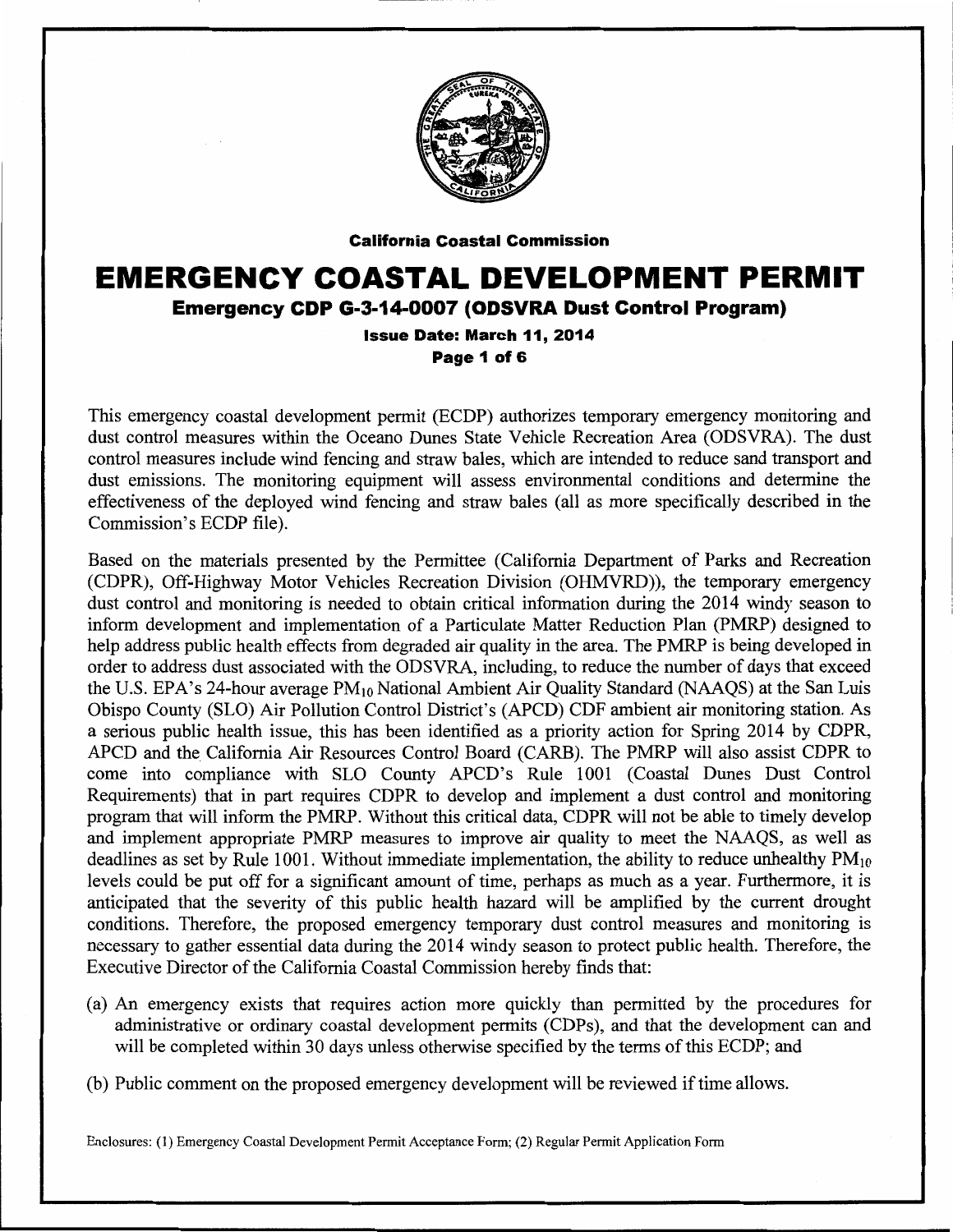### **Emergency CDP G-3-14-0007 (ODSVRA Dust Control Program)** Issue Date: March 11, 2014 Page 2 of 6

The emergency development is hereby approved, subject to the conditions listed on the attached pages.

Madeline Charles Lester, Executive Director

# **Conditions of Approval**

- 1. The enclosed ECDP acceptance form must be signed by the ECDP Permittee and returned to the California Coastal Commission's Central Coast District Office within 15 days of the date of this permit (i.e., by March 26, 2014). This ECDP is not valid unless and until the acceptance form has been received in the Central Coast District Office.
- 2. Only the temporary emergency monitoring equipment, wind fencing, and straw bales specifically described in this ECDP are authorized. Any additional and/or different emergency and/or other development requires separate authorization from the Executive Director and/or the Coastal Commission.
- 3. Monitoring Equipment Removal. The temporary emergency monitoring equipment installed as authorized by this ECDP is only temporary, and shall be removed in its entirety and all areas affected by it restored to their original pre-emergency condition or better by July 31, 2014 (conditions for the removal and restoration of the areas containing wind fencing and straw bales delineated in conditions 4 and 5 below). The deadlines in this condition may be extended for good cause by the Executive Director.
- 4. Wind Fencing Removal. Temporary emergency wind fencing installed as authorized by this ECDP is only temporary, and shall be removed in its entirety and all areas restored to their pre-emergency condition, or better, by July 31, 2014, except if such removal would directly impact California least terns or western snowy plovers, as described below. Perimeter fencing in Region 1 shall be "animal" friendly" to allow for the natural movement of animals in and out of the area. A biological monitor shall perform a pre-removal survey for California least terns and western snowy plovers. If California least terns or western snowy plovers have moved into the area, the Permittee must leave all fencing in place until all California least terns or western snowy plovers have left the area. The deadlines in this condition may be extended for good cause by the Executive Director.
- 5. Straw Bale Removal. Within two weeks of the end of the temporary emergency monitoring and dust control project (i.e., no later than July 15, 2014), and prior to removal of any straw bales, a biological monitor shall survey the straw bale deployment area and submit a Restoration Plan to the Executive Director for review and approval. The Restoration Plan shall detail the condition of the straw bales, sand buildup in the area, and the condition of the dune habitat. The objective of the Restoration Plan shall be to protect dune and related habitat resources to the greatest extent feasible, and it shall provide for the removal, retention, or some combination of removal and retention of the straw bales, to achieve the greatest protection of the dune and related habitat resources that are present. The deadlines in this condition may be extended for good cause by the Executive Director.
- 6. This ECDP is authorized based on the representations of the CDPR that such temporary emergency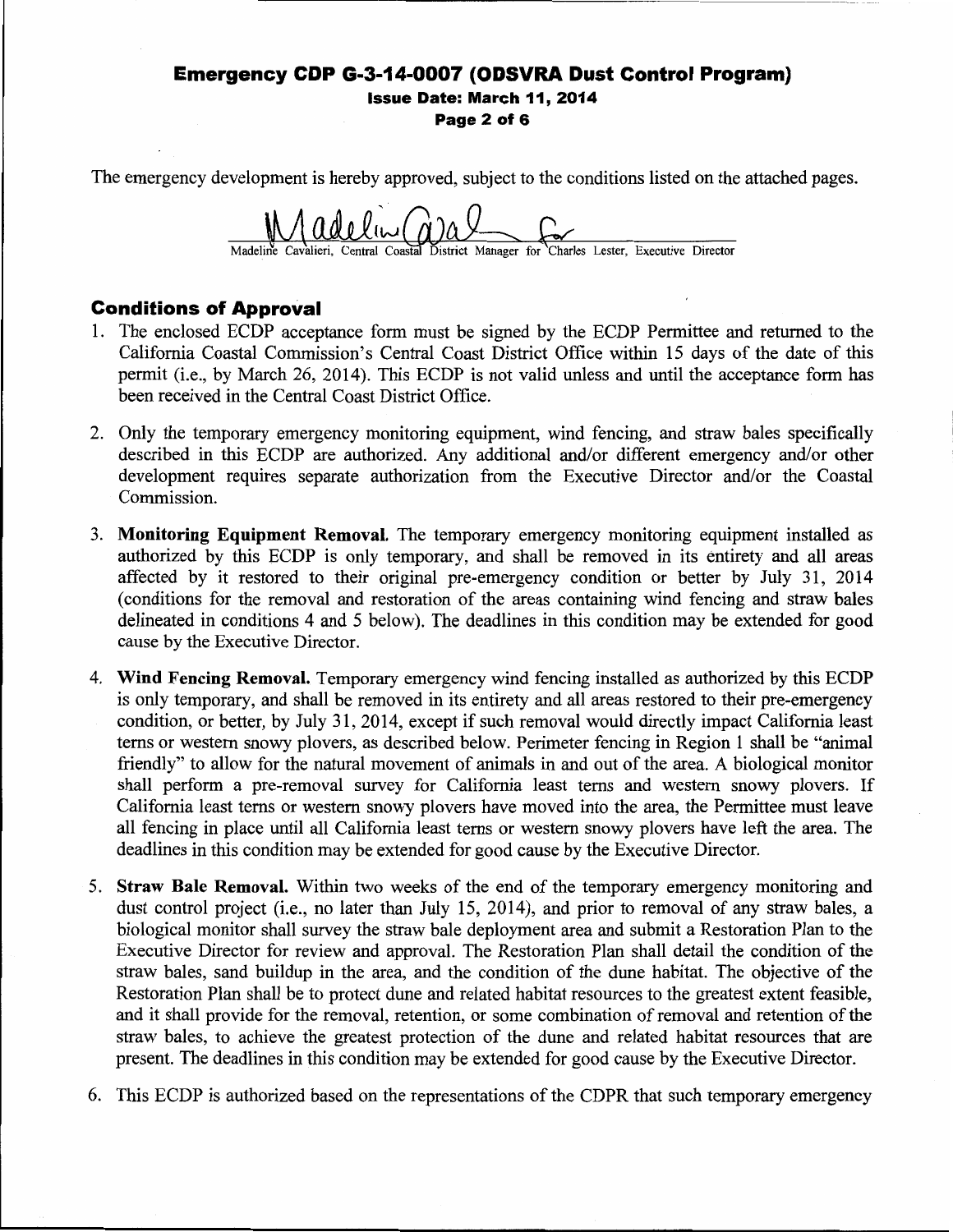## **Emergency CDP G-3-14-0007 (ODSVRA Dust Control Program)** Issue Date: March 11, 2014 Page 3 of 6

monitoring, wind fencing, and straw bales are required as a limited, interim, and temporary step during the 2014 windy season, and that it is required to timely develop and implement a Particulate Matter Reduction Plan (PMRP) to improve air quality, including to meet NAAQS, protect and enhance coastal resources and improve public health at and near the ODSVRA. CDPR has applied for a regular CDP for this purpose as well (CDP Application 3-12-050) and shall amend their CDP application to include the temporary dust control measures and monitoring authorized by this ECDP. This ECDP is being granted based on the representation of CDPR that completion of CDP Application 3-12-050 will be diligently pursued with the intent of avoiding similar emergency situations in the future. This ECDP may be revoked by the Executive Director if information, understanding, and/or circumstances associated with its issuance change in such a way as to no longer support temporary emergency authorization. If for any reason or under any circumstances CDPR abandons or withdrawals CDP Application 3-12-050, CDPR will be required to file a followup CDP application for authorization of the emergency development conducted pursuant to this ECDP. Applications for a future ECDP under similar circumstances without deliberate pursuit of a CDP to permanently alleviate the identified public health hazards may be denied.

- 7. This ECDP does not obviate the need to obtain necessary authorizations and/or permits from other agencies (e.g., California Department of Fish and Wildlife, United States Fish and Wildlife Service, San Luis Obispo County, etc.). The Permittee shall submit to the Executive Director copies of all such authorizations and/or permits upon their issuance.
- 8. All emergency temporary monitoring, wind fencing, and straw bales shall be limited in scale and scope to that specifically identified in the materials submitted by the Permittee (dated received in the Coastal Commission's Central Coast District Office on February 26, 2014).
- 9. The Permittee shall employ a project biologist/environmental monitor approved by the Executive Director to ensure compliance with all ECDP requirements during installation and removal of temporary monitoring equipment, wind fencing, and straw bales, and restoration of the affected areas. The biological monitor shall ensure that all emergency monitoring equipment, wind fencing, and straw bales avoid impacts to adjacent habitat and resources as much as possible. Evidence of compliance shall be submitted by the project monitor to the Executive Director both upon completion of installation and upon completion of restoration activities.
- 10. The Permittee shall employ a Native American monitor and an archaeologist approved by the Executive Director to ensure compliance with all ECDP requirements during installation and removal of temporary monitoring equipment, wind fencing, and straw bales, and restoration of the affected areas. Evidence of compliance shall be submitted by the project monitor to the Executive Director both upon completion of installation and upon completion of restoration activities.
- 11. All emergency monitoring equipment, wind fencing, and straw bales shall limit impacts to coastal resources (including public recreational access and dunes) to the maximum extent feasible including by, at a minimum, adhering to the following construction requirements (which may be adjusted by the Executive Director if such adjustments: (1) are deemed necessary due to extenuating circumstances; and (2) will not adversely impact coastal resources):
	- a. All monitoring equipment, fencing, and straw bale sites shall be sited to have the least impact on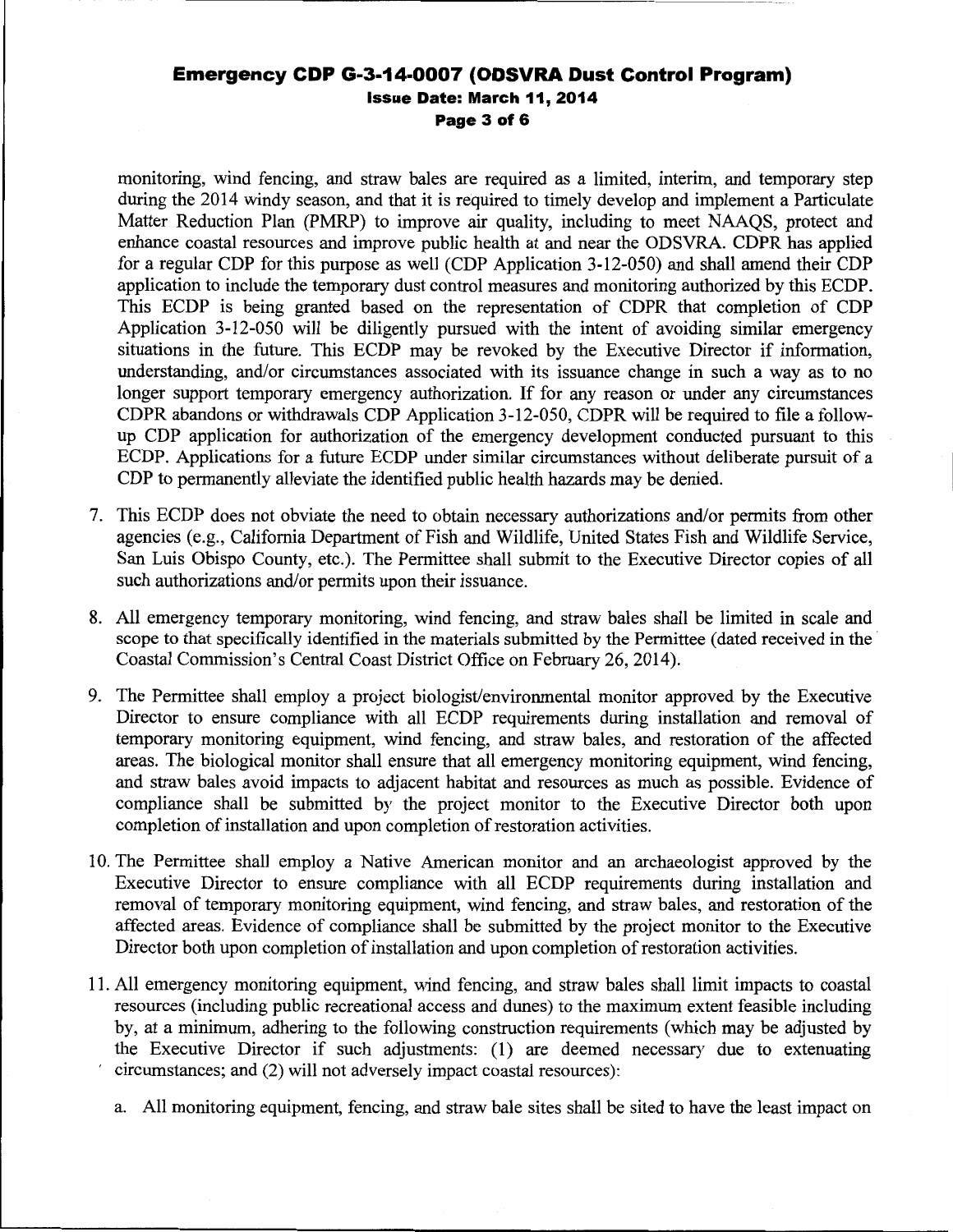## Emergency CDP G-3-14-0007 (ODSVRA Dust Control Program) **Issue Date: March 11, 2014** Page 4 of 6

dune habitats and public recreational access, and shall be sited to protect public safety to the maximum extent feasible. Installation of monitoring equipment, fencing, and straw bales (including but not limited to activities, materials and/or equipment storage) is prohibited outside of the defined dust control regions and monitoring site areas as defined by CDPR in this ECDP application.

- b. Temporary monitoring equipment, fencing, straw bales, and equipment operations shall not be placed and/or conducted seaward of the mean high water line.
- c. All straw bales must be certified weed, seed and pest free.
- d. Access shall be limited to bare sand areas. Vehicles shall remain out of all vegetated dunes, unless absolutely required to install and/or remove the temporary monitoring equipment, fencing, and straw bales.
- e. To the extent feasible, straw bale placement shall be done by hand. One pathway shall be used for ingress and egress from Region 2 for the placement of straw bales in order to limit the impacts on dune resources and related habitat in the area.
- f. All monitoring equipment, wind fencing, and straw bale site areas shall be minimized in scale and scope as much as possible to protect dune resources and related habitats and public safety to the maximum extent feasible. Monitoring equipment, wind fencing, and straw bales (including but not limited to activities, materials and/or equipment storage) are prohibited outside of the allowed monitoring, wind fencing, and straw bale site areas.
- g. All development activities associated with this ECDP shall maintain good site housekeeping controls and procedures (e.g., clean up all leaks, drips, and other spills immediately; keep equipment covered and out of the rain (including covering exposed piles of soil and wastes); dispose of all wastes properly, place trash receptacles on site for that purpose, and cover open trash receptacles during wet weather; remove all construction debris from the beach, dunes, or the adjacent marine environment; etc.).
- h. All monitoring, installation, and removal activities that result in discharge of materials, polluted runoff, or wastes to the beach, dunes, or the adjacent marine environment are prohibited. Equipment washing, refueling, and/or servicing shall not take place in the dunes or on the beach. Any erosion and sediment controls used shall be in place prior to the commencement of activities as well as at the end of each work day.
- i. All areas impacted by monitoring equipment, wind fencing, and straw bale installation and removal activities shall be restored to their pre-construction condition or better, as conditioned above. Any dune or beach sand in the area that is impacted by monitoring, wind fencing, and straw bale installation and removal activities shall be filtered as necessary to remove any debris.
- j. All contractors shall ensure that work crews are carefully briefed on the importance of observing the construction precautions given the sensitivity of the work environment. Construction contracts shall contain appropriate penalty provisions sufficient to offset the cost of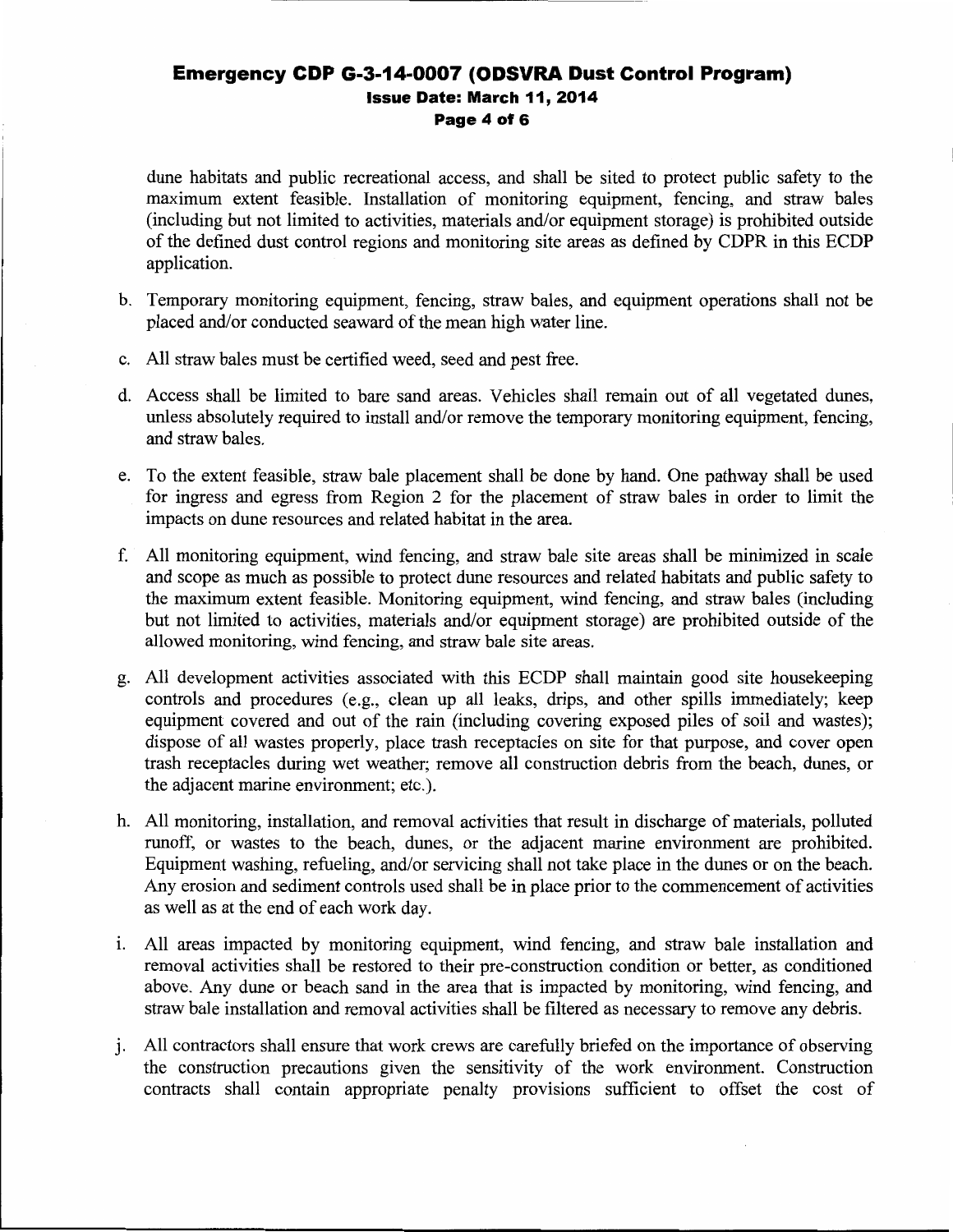### **Emergency CDP G-3-14-0007 (ODSVRA Dust Control Program) Issue Date: March 11, 2014** Page 5 of 6

retrieval/clean-up of foreign materials not properly contained and/or remediation to ensure compliance with this ECDP otherwise.

- k. The Permittee shall notify planning staff of the Coastal Commission's Central Coast District Office immediately upon completion of monitoring and required restoration activities. If planning staff should identify additional reasonable restoration measures, such measures shall be implemented immediately.
- 12. Copies of this ECDP shall be maintained in a conspicuous location at the temporary monitoring sites at all times, and such copies shall be available for public review on request. All persons involved with the temporary monitoring shall be briefed on the content and meaning of this ECDP, and the public review requirements applicable to it, prior to commencement of construction.
- 13. A monitoring coordinator shall be designated to be contacted during installation, operation and removal activities should questions arise regarding the temporary monitoring (in case of both regular inquiries and emergencies), and their contact information (i.e., address, phone numbers, etc.) including, at a minimum, a telephone number that will be made available 24 hours a day for the duration of construction, shall be conspicuously posted at the monitoring sites where such contact information is readily visible from public viewing areas, along with indication that the monitoring coordinator should be contacted in the case of questions regarding the monitoring (in case of both regular inquiries and emergencies). The monitoring coordinator shall record the name, phone number, and nature of all complaints received regarding the monitoring, and shall investigate complaints and take remedial action, if necessary, within 24 hours of receipt of the complaint or inquiry.
- 14. Within 30 days of completion of removal and restoration activities associated with this ECDP, the Permittee shall submit site plans, materials, and a narrative description identifying and describing all temporary dust control measures and monitoring sites installed and removed, and all restoration activities completed, pursuant to this emergency authorization.
- 15. In exercising this ECDP, the Permittee agrees to hold the California Coastal Commission harmless from any liabilities for damage to public or private properties or personal injury that may result from the project.
- 16. The Permittee shall reimburse the Coastal Commission in full for all Coastal Commission costs and attorney's fees (including but not limited to such costs/fees that are: (1) charged by the Office of the Attorney General; and (2) required by a court) that the Coastal Commission incurs in connection with the defense of any action brought by a party other than the Permittee against the Coastal Commission, its officers, employees, agents, successors and assigns challenging the approval or issuance of this ECDP. The Permittee shall reimburse the Coastal Commission within 60 days of being informed by the Executive Director of the amount of such costs/fees. The Coastal Commission retains complete authority to conduct and direct the defense of any such action against the Coastal Commission.
- 17. Failure to comply with the conditions of this approval may result in enforcement action under the provisions of Chapter 9 of the Coastal Act.